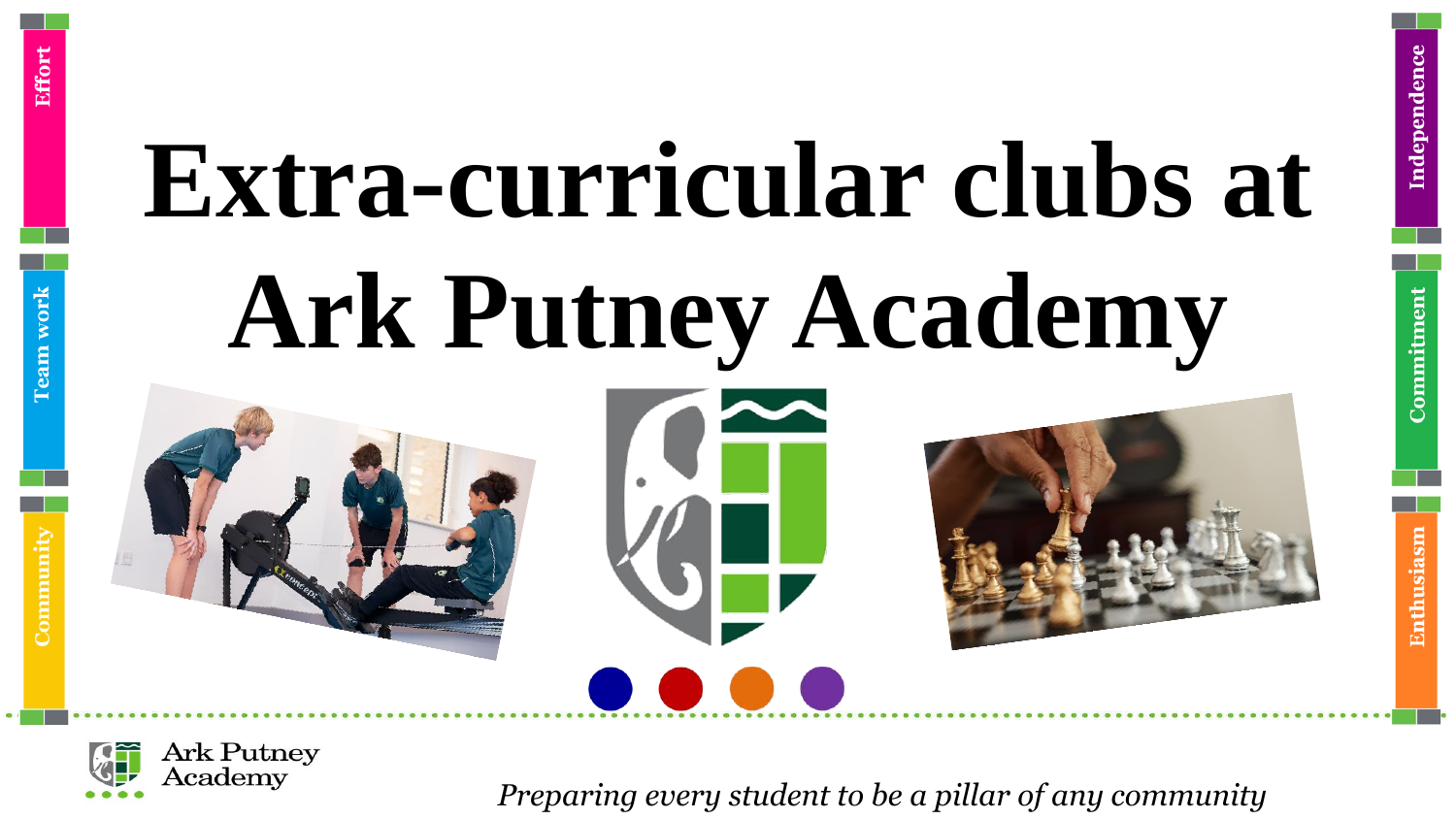| <b>Monday</b>                                                 | <b>Tuesday</b>                                                   | Wednesday                                         | <b>Thursday</b>                                             | Friday                                              |  |
|---------------------------------------------------------------|------------------------------------------------------------------|---------------------------------------------------|-------------------------------------------------------------|-----------------------------------------------------|--|
| Lunchtime                                                     |                                                                  |                                                   |                                                             |                                                     |  |
| Year 9 – Indoor Football<br>Sports hall (DSH)                 | Year 7 - Indoor Football<br>Sports hall (LBU)                    | <b>KS3 Badminton</b><br>Sports hall (PBL)         | <b>Basketball (All years)</b><br>Sports hall (PBL)          | <b>Basketball (All years)</b><br>Sports hall (DSH)  |  |
| <b>SAS - Serious About Science</b><br>Room 2-22 (LAL and HED) | <b>Music Production (Year 7)</b><br>Music room (SFA)             | <b>APA Choir</b><br>Music room (FMA)              | <b>KS3 Chess Club</b><br>Room UG-31 (AWH & BFO)             | Ted Talks (KS4/5)<br>Room UG-30 (JSO and FHA)       |  |
|                                                               | <b>UKMT Maths Challenge (All years)</b><br>Room 3-32 (MRO & JBU) | Japanese club (All welcome)<br>$1 - 10$           | <b>Music Production (Yr 8 &amp; 9)</b><br>Music rooms (SFA) | <b>Russian Club (All welcome)</b><br>$1 - 14$       |  |
|                                                               |                                                                  | <b>After School</b>                               |                                                             |                                                     |  |
| <b>Year 8 Homework Club</b><br>Room 1-33                      | <b>Year 7 Homework Club</b><br>Room 1-33                         | <b>Year 10 Homework Club</b><br>Room 1-33         | <b>Year 9 Homework Club</b><br>Room 1-33                    | <b>Film Club</b><br>Drama Theatre (NAK & ABN)       |  |
| Year 7/8 Girls Football<br>MUGA (GBI and LBU)                 | <b>Year 8 football</b><br><b>MUGA</b><br>(DSH)                   | <b>Year 11 Football</b><br><b>MUGA</b><br>(DTR)   | <b>Year 7 Football</b><br><b>MUGA</b><br>(PBL)              | <b>Year 10 Football</b><br><b>MUGA</b><br>(JFI)     |  |
| Year 10/11 Basketball<br>Sports hall (JHA)                    | Year 12/13 Basketball<br>Sports hall (BAN)                       | <b>KS3 Basketball</b><br>Sports hall (PBL)        | Year 7/8 Netball<br>Sports hall (GBI & LBU)                 | American (flag) football (all years)<br>Sports hall |  |
| <b>Boxing</b><br><b>Activity Studio (PBL)</b>                 | <b>Year 9 Band</b><br>Music room (SFA)                           | <b>KS4/5 Weight training</b><br>Weight room (JHA) | <b>KS4/5 Weight training</b><br>Weight room (JHA)           | Drama Club (KS3)<br><b>Activity Studio</b>          |  |
| Duke of Edinburgh (Yr9/10)<br>Room 2-17 (NCAU)                | <b>Geography Club</b><br>Room UG23                               |                                                   | <b>Running Club</b><br>PE block - (SWI)                     | <b>Board Games (KS3)</b><br>Room 1-7                |  |
| <b>Song Club</b><br>Music room (SFA)                          |                                                                  |                                                   | <b>Debate Club</b><br>Room 1-29 - (BAB and RMC)             |                                                     |  |
|                                                               |                                                                  |                                                   | <b>Board Games (KS3)</b><br>Room 3-34 (IHI)                 |                                                     |  |
|                                                               |                                                                  |                                                   | <b>Artful Maths (KS3-KS4)</b><br>Rm 3-30 (JRU)              |                                                     |  |
|                                                               |                                                                  |                                                   | <b>Cooking Club</b><br>Room 3-27                            |                                                     |  |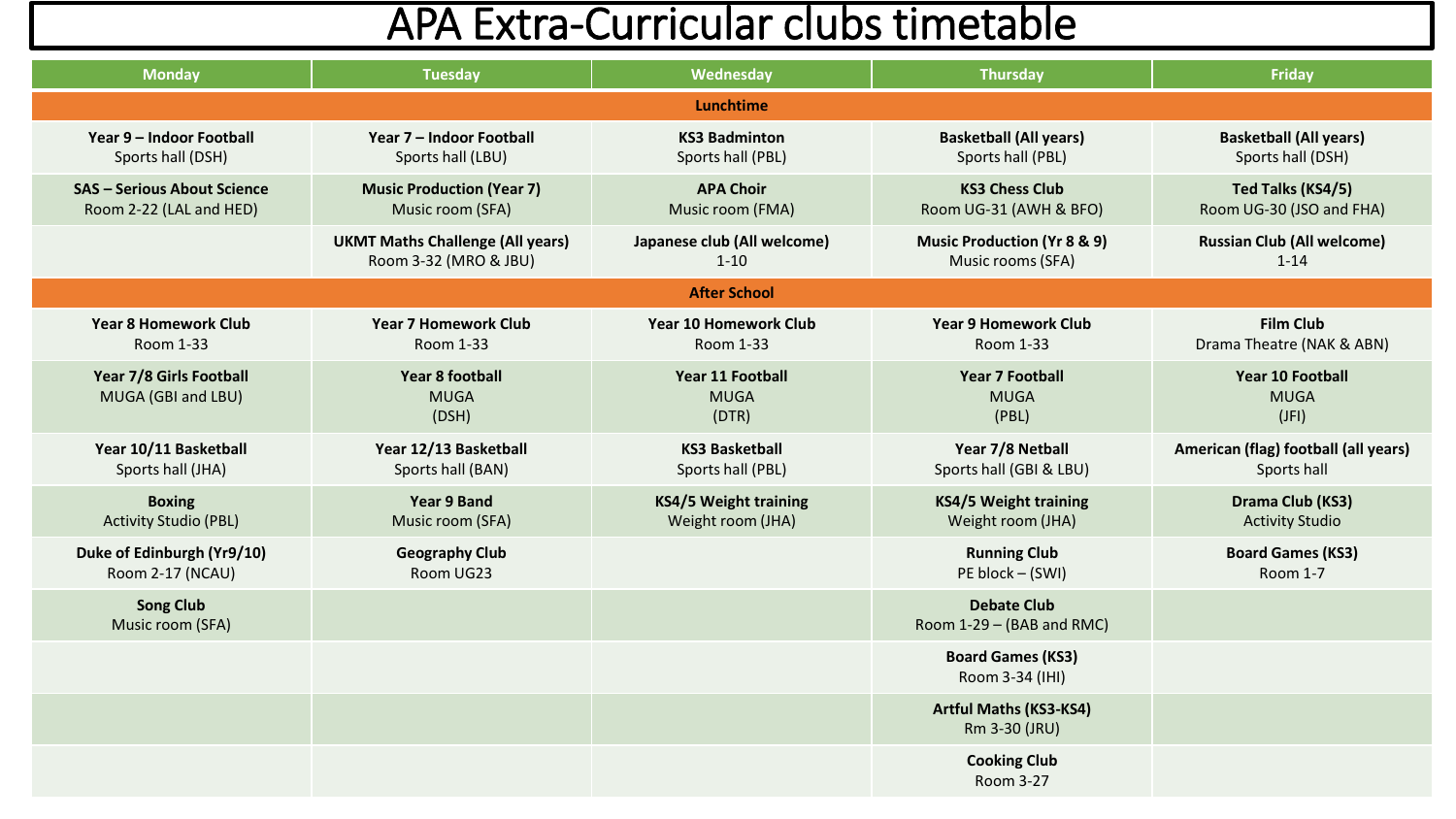

### Lunchtime Clubs at APA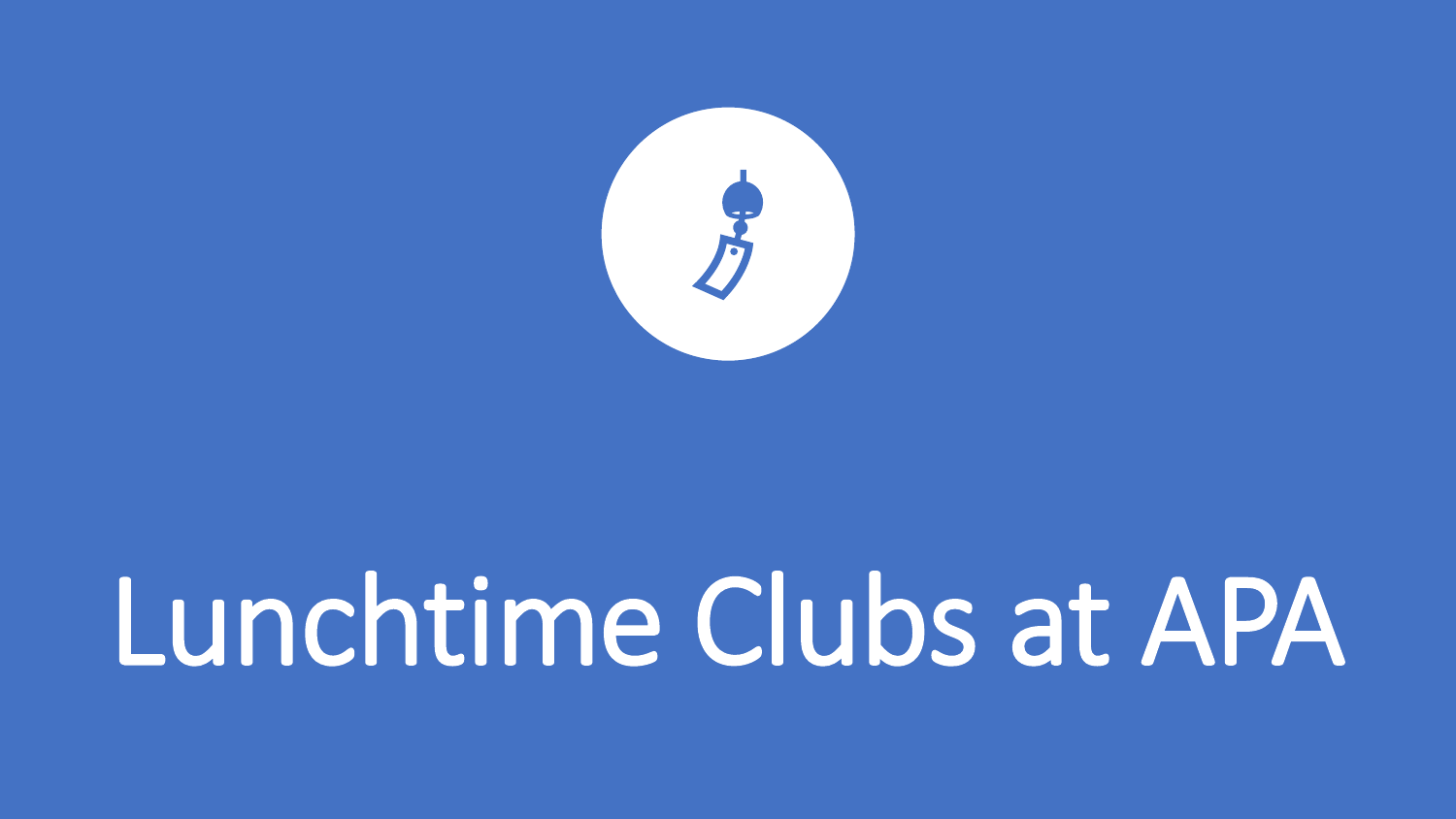| <b>Monday</b>                                                              | <b>Tuesday</b>                                                                       | <b>Wednesday</b>                           | <b>Thursday</b>                                            | <b>Friday</b>                                         |  |
|----------------------------------------------------------------------------|--------------------------------------------------------------------------------------|--------------------------------------------|------------------------------------------------------------|-------------------------------------------------------|--|
| Lunchtime                                                                  |                                                                                      |                                            |                                                            |                                                       |  |
| Year 9 – Indoor<br>Football<br>Sports hall (DSH)                           | Year 7 – Indoor<br>Football<br>Sports hall (LBU)                                     | <b>KS3 Badminton</b><br>Sports hall (PBL)  | <b>Basketball (All</b><br>years)<br>Sports hall (PBL)      | <b>Basketball (All</b><br>years)<br>Sports hall (DSH) |  |
| <b>SAS - Serious About</b><br><b>Science</b><br>Room 2-22<br>(LAL and HED) | <b>Music Production</b><br>(Year 7)<br>Music room (SFA)                              | <b>APA Choir</b><br>Music rooms (FMA)      | <b>KS3 Chess Club</b><br>Room UG-31<br>(AWH & BFO)         | Ted Talks (KS4/5)<br>Room UG-30<br>(JSO and FHA)      |  |
|                                                                            | <b>UKMT Maths</b><br><b>Challenge (All years)</b><br><b>Room 3-32</b><br>(MRO & JBU) | Japanese club<br>(All welcome)<br>$1 - 10$ | <b>Music Production</b><br>(Yr 8 & 9)<br>Music rooms (SFA) | <b>Russian Club</b><br>(All welcome)<br>$1 - 14$      |  |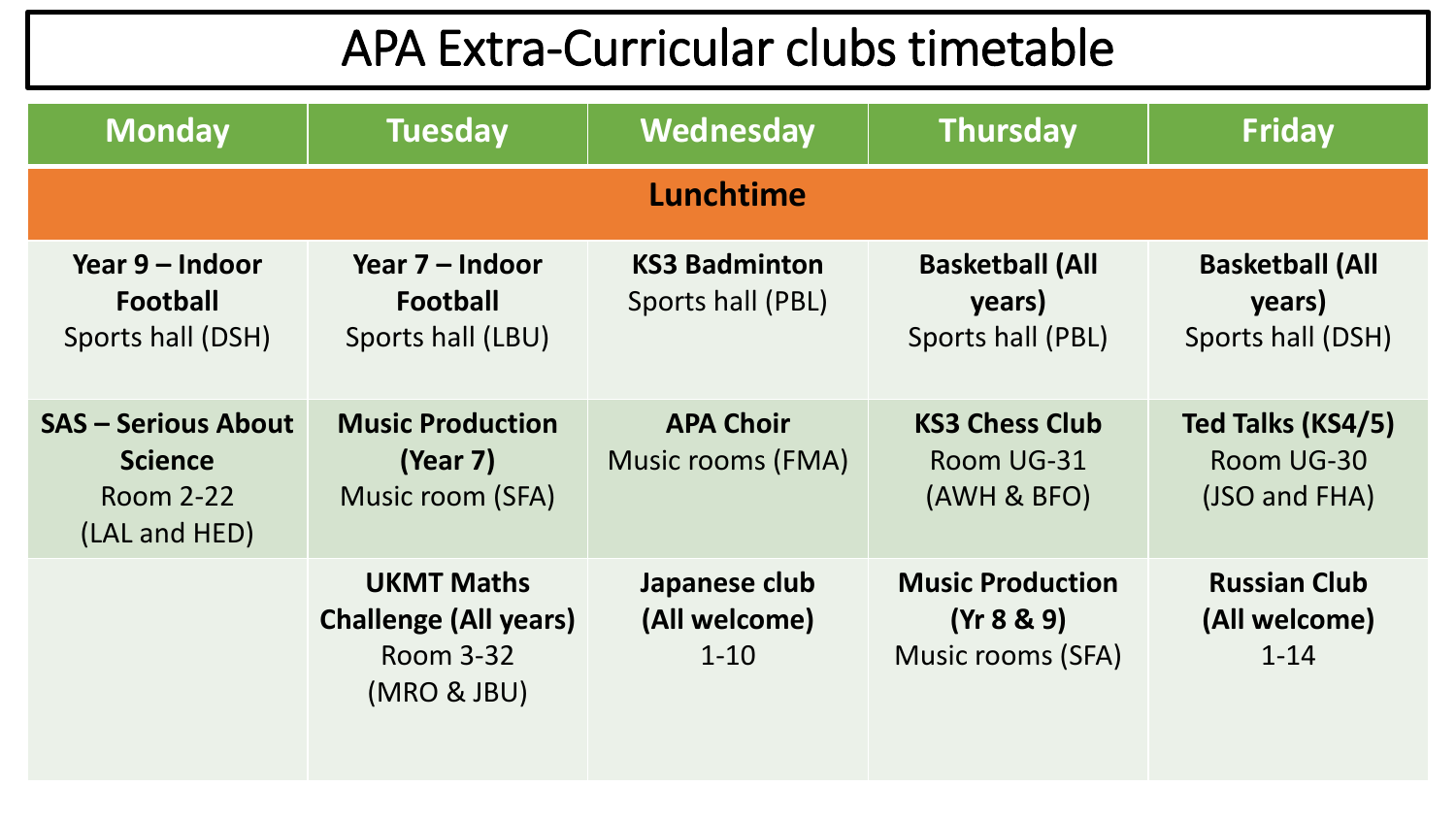

### After-School Clubs at APA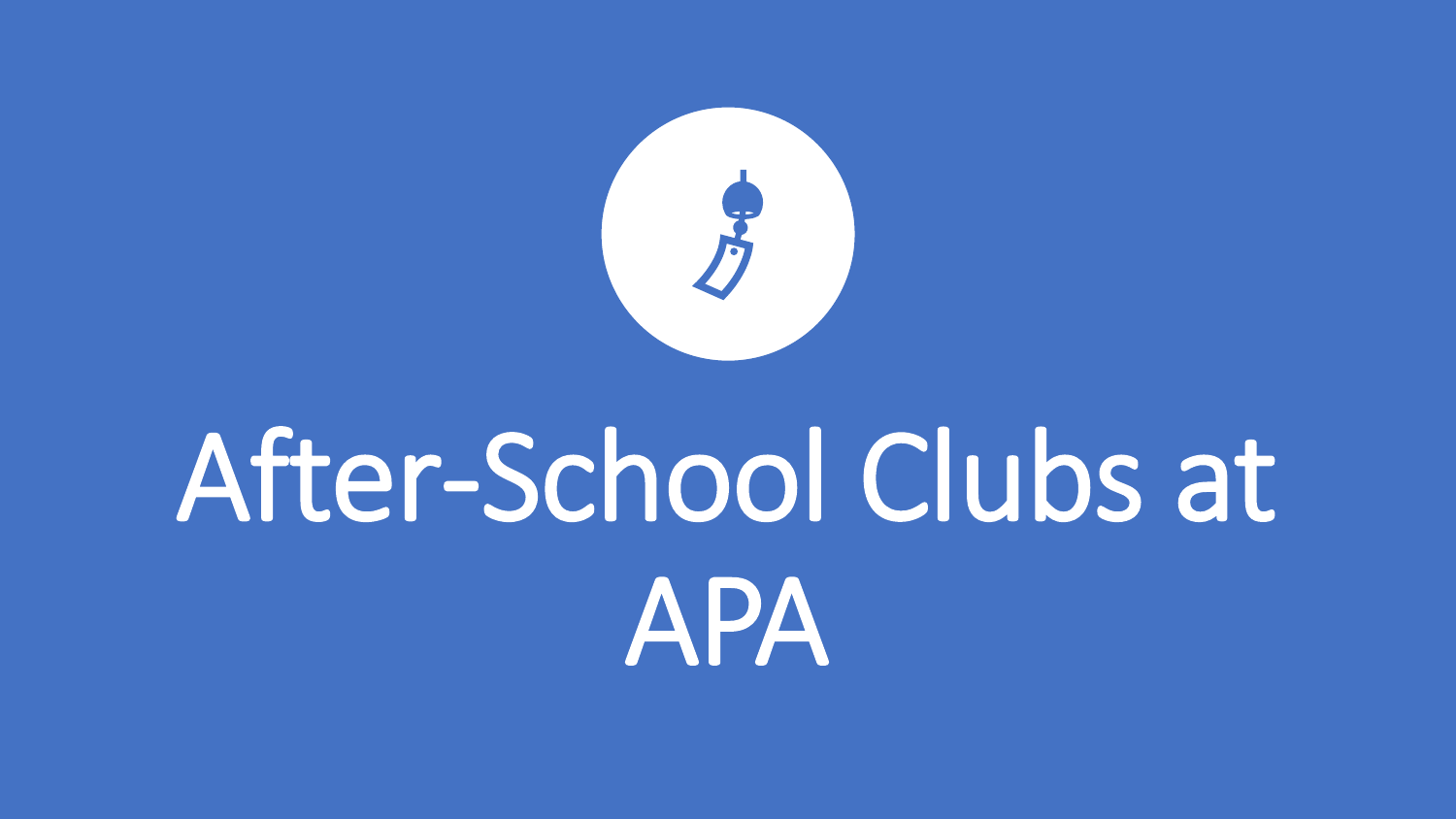| APA Extra-Curricular clubs timetable           |                                                 |                                                   |                                                   |                                                        |
|------------------------------------------------|-------------------------------------------------|---------------------------------------------------|---------------------------------------------------|--------------------------------------------------------|
| <b>Monday</b>                                  | <b>Tuesday</b>                                  | <b>Wednesday</b>                                  | <b>Thursday</b>                                   | <b>Friday</b>                                          |
|                                                |                                                 | <b>After School</b>                               |                                                   |                                                        |
| <b>Year 8 Homework Club</b><br>Room 1-33       | <b>Year 7 Homework Club</b><br><b>Room 1-33</b> | <b>Year 10 Homework Club</b><br>Room 1-33         | <b>Year 9 Homework Club</b><br><b>Room 1-33</b>   | <b>Film Club</b><br>Drama Theatre (NAK & ABN)          |
| Year 7/8 Girls Football<br>MUGA (GBI and LBU)  | <b>Year 8 football</b><br><b>MUGA</b><br>(DSH)  | <b>Year 11 Football</b><br><b>MUGA</b><br>(DTR)   | <b>Year 7 Football</b><br><b>MUGA</b><br>(PBL)    | <b>Year 10 Football</b><br><b>MUGA</b><br>(JFI)        |
| Year 10/11 Basketball<br>Sports hall (JHA)     | Year 12/13 Basketball<br>Sports hall (BAN)      | <b>KS3 Basketball</b><br>Sports hall (PBL)        | Year 7/8 Netball<br>Sports hall (GBI & LBU)       | American (flag) football (all<br>years)<br>Sports hall |
| <b>Boxing</b><br><b>Activity Studio (PBL)</b>  | <b>Year 9 Band</b><br>Music room (SFA)          | <b>KS4/5 Weight training</b><br>Weight room (JHA) | <b>KS4/5 Weight training</b><br>Weight room (JHA) | Drama Club (KS3)<br><b>Activity Studio</b>             |
| Duke of Edinburgh (Yr9/10)<br>Room 2-17 (NCAU) | <b>Geography Club</b><br>Room UG23              |                                                   | <b>Running Club</b><br>PE block – (SWI)           | <b>Board Games (KS3)</b><br><b>Room 1-7</b>            |
| <b>Song Club</b><br>Music room (SFA)           |                                                 |                                                   | <b>Debate Club</b><br>Room $1-29 - (BAB and RMC)$ |                                                        |
|                                                |                                                 |                                                   | <b>Board Games (KS3)</b><br>Room 3-34 (IHI)       |                                                        |
|                                                |                                                 |                                                   | <b>Artful Maths (KS3-KS4)</b><br>Rm 3-30 (JRU)    |                                                        |
|                                                |                                                 |                                                   | <b>Cooking Club</b><br>Room 3-27                  |                                                        |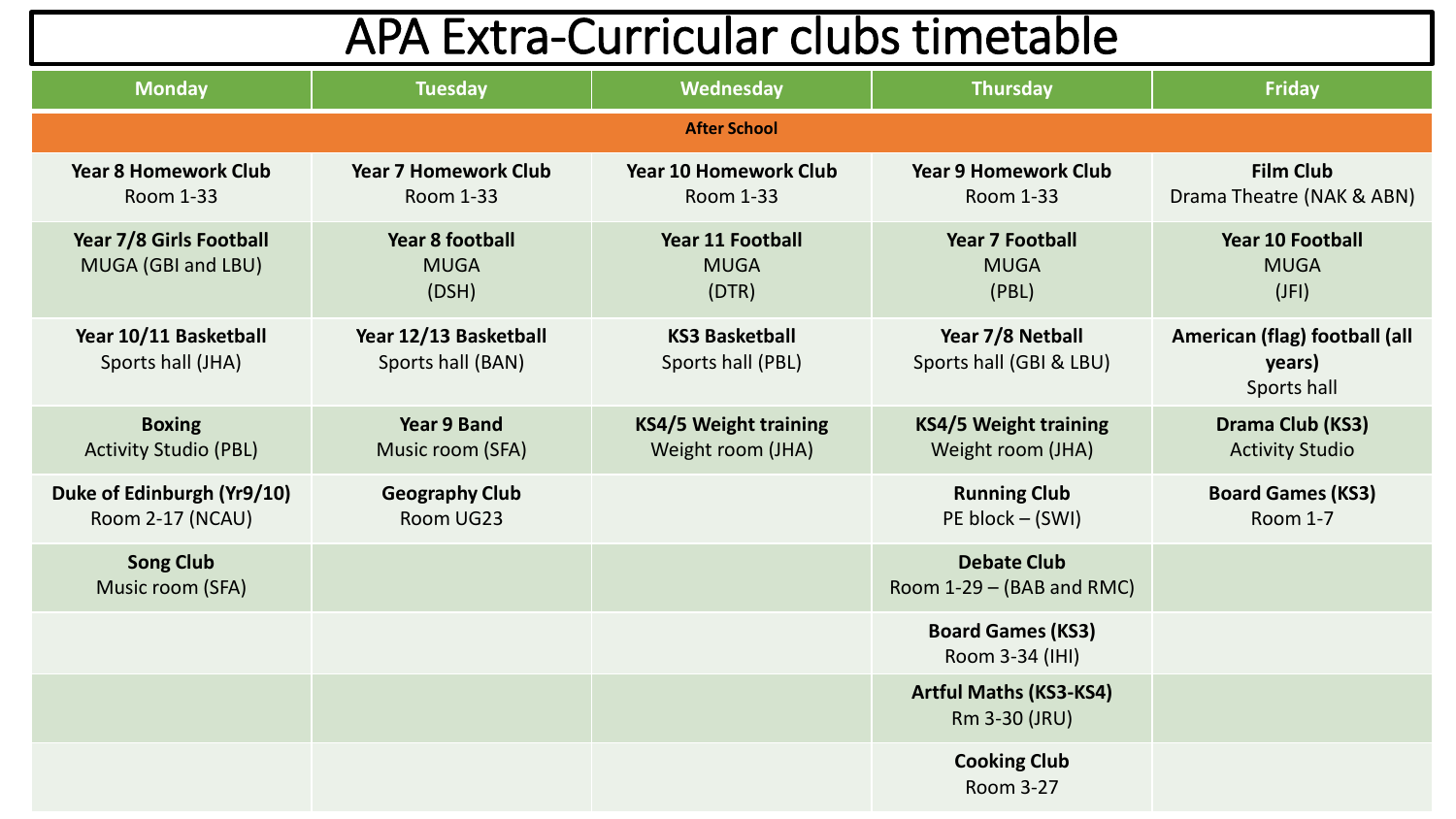

# Clubs for year 7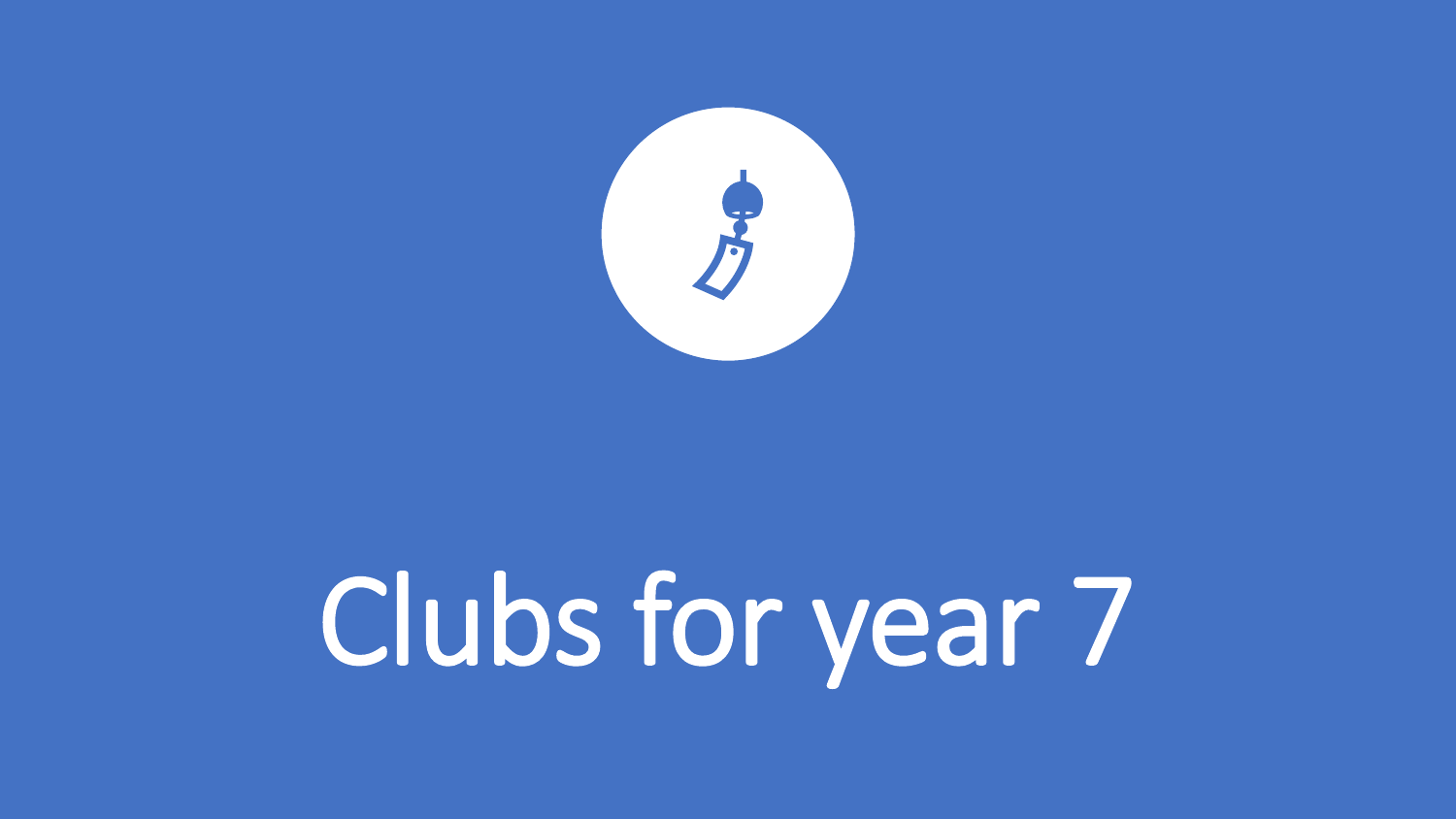| <b>Monday</b>                                                 | <b>Tuesday</b>                                                      | Wednesday                                  | <b>Thursday</b>                                    | <b>Friday</b>                                       |
|---------------------------------------------------------------|---------------------------------------------------------------------|--------------------------------------------|----------------------------------------------------|-----------------------------------------------------|
|                                                               |                                                                     | Lunchtime                                  |                                                    |                                                     |
| Year 9 - Indoor Football<br>Sports hall (DSH)                 | Year 7 - Indoor Football<br>Sports hall (LBU)                       | <b>KS3 Badminton</b><br>Sports hall (PBL)  | <b>Basketball (All years)</b><br>Sports hall (PBL) | <b>Basketball (All years)</b><br>Sports hall (DSH)  |
| <b>SAS - Serious About Science</b><br>Room 2-22 (LAL and HED) | <b>Music Production (Year 7)</b><br>Music room (SFA)                | <b>APA Choir</b><br>Music room (FMA)       | <b>KS3 Chess Club</b><br>Room UG-31 (AWH & BFO)    | <b>Russian Club</b><br>(All welcome)<br>$1 - 14$    |
|                                                               | <b>UKMT Maths Challenge</b><br>(All years)<br>Room 3-32 (MRO & JBU) | Japanese club<br>(All welcome)<br>$1 - 10$ |                                                    |                                                     |
|                                                               |                                                                     | <b>After School</b>                        |                                                    |                                                     |
| <b>Song Club</b><br>Music room (SFA)                          | <b>Year 7 Homework Club</b><br>Room 1-33                            | <b>KS3 Basketball</b><br>Sports hall (PBL) | <b>Artful Maths (KS3-KS4)</b><br>Rm 3-30 (JRU)     | <b>Film Club</b><br>Drama Theatre (NAK & ABN)       |
| Year 7/8 Girls Football<br>MUGA (GBI and LBU)                 | <b>Geography Club</b><br>Room UG23                                  |                                            | <b>Year 7 Football</b><br><b>MUGA</b><br>(PBL)     | American (flag) football (all years)<br>Sports hall |
|                                                               |                                                                     |                                            | Year 7/8 Netball<br>Sports hall (GBI & LBU)        | Drama Club (KS3)<br><b>Activity Studio</b>          |
|                                                               |                                                                     |                                            | <b>Cooking Club</b><br>Room 3-27                   | <b>Board Games (KS3)</b><br>Room 1-7                |
|                                                               |                                                                     |                                            | <b>Running Club</b><br>PE block – (SWI)            |                                                     |
|                                                               |                                                                     |                                            | <b>Debate Club</b><br>Room 1-29 - (BAB and RMC)    |                                                     |
|                                                               |                                                                     |                                            | <b>Board Games (KS3)</b><br>Room 3-34 (IHI)        |                                                     |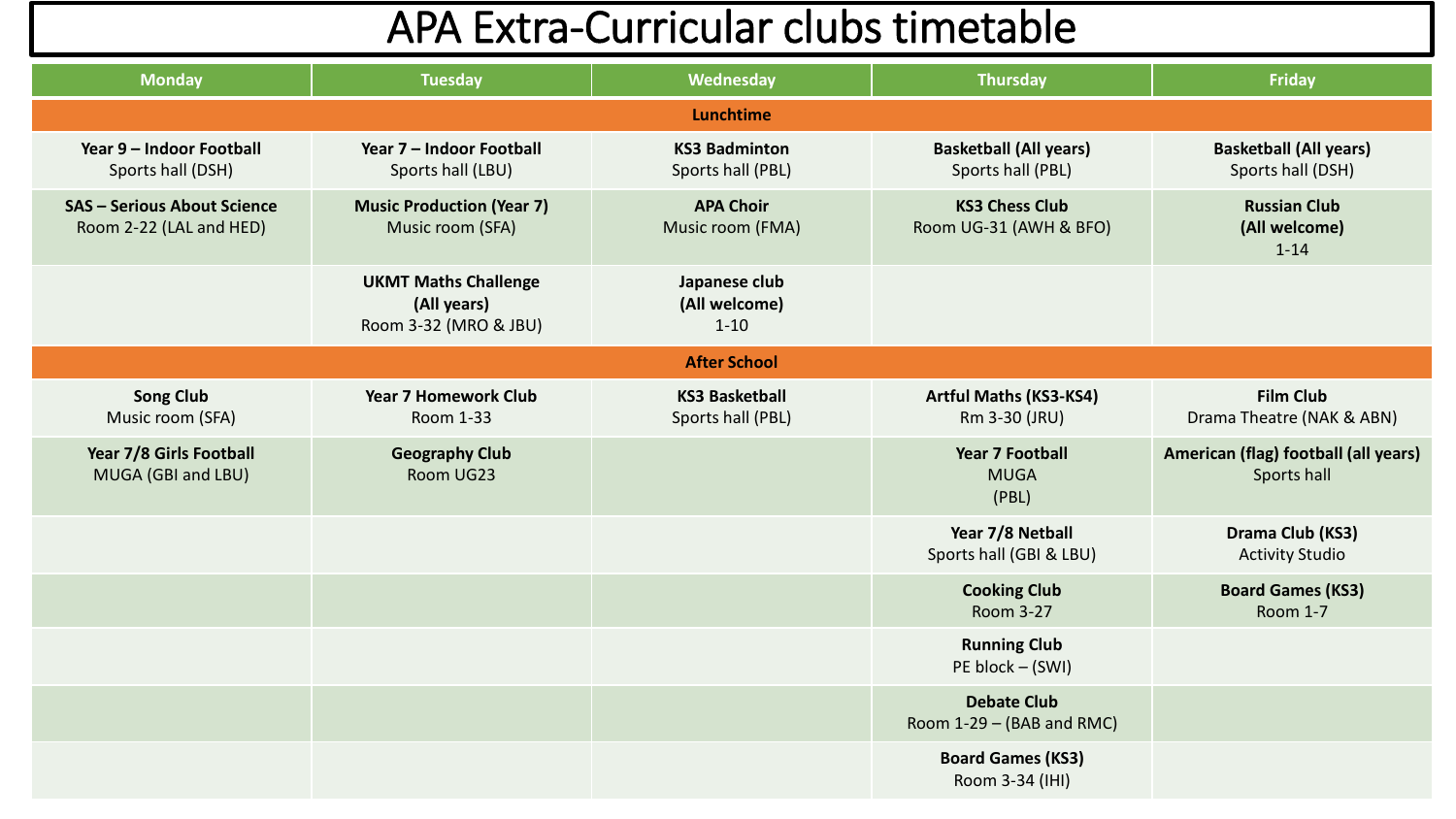

# Clubs for year 8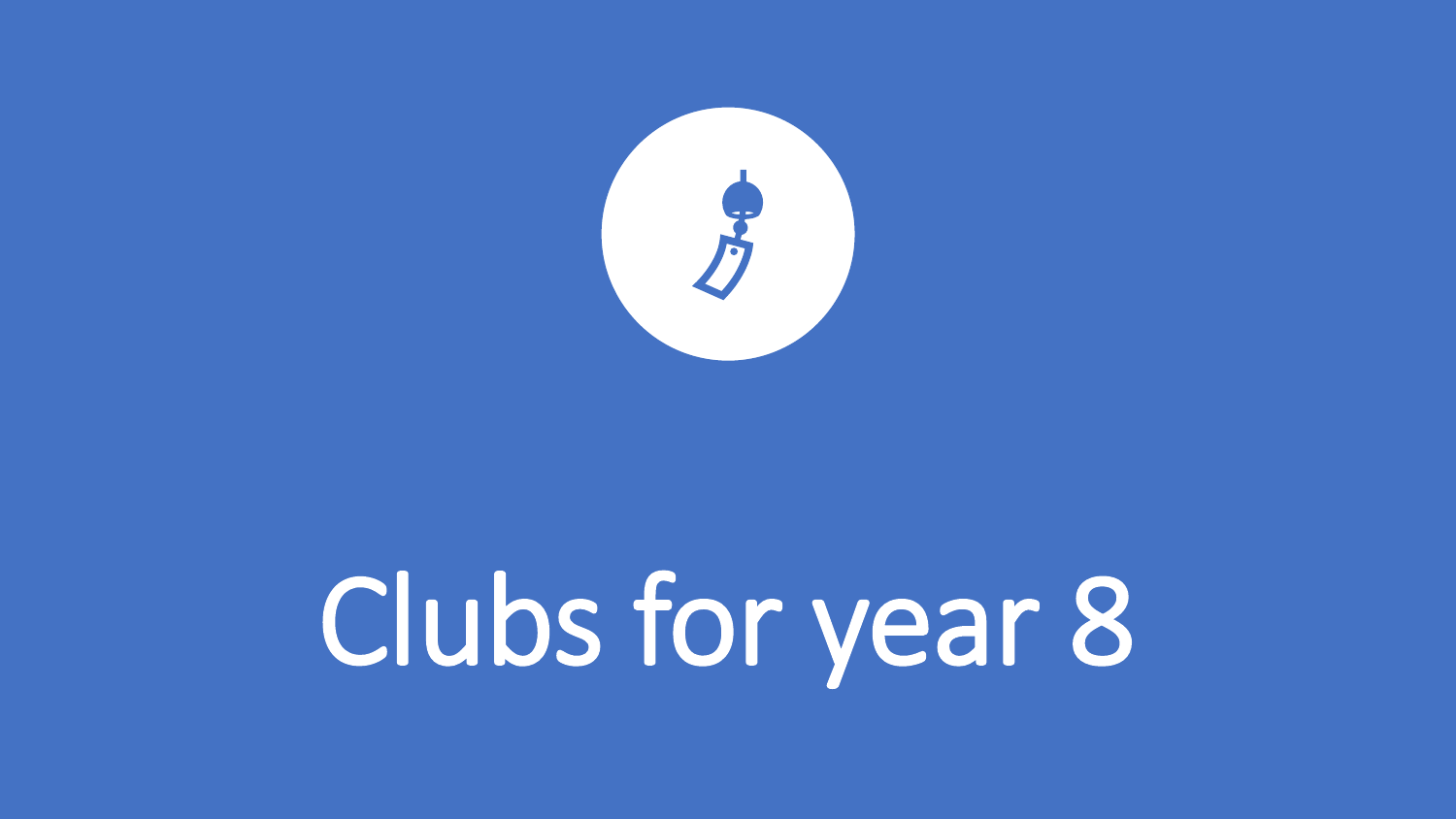| <b>Monday</b>                                                 | <b>Tuesday</b>                                                      | Wednesday                                  | <b>Thursday</b>                                             | Friday                                              |
|---------------------------------------------------------------|---------------------------------------------------------------------|--------------------------------------------|-------------------------------------------------------------|-----------------------------------------------------|
|                                                               |                                                                     | Lunchtime                                  |                                                             |                                                     |
| <b>SAS - Serious About Science</b><br>Room 2-22 (LAL and HED) | <b>UKMT Maths Challenge</b><br>(All years)<br>Room 3-32 (MRO & JBU) | <b>KS3 Badminton</b><br>Sports hall (PBL)  | <b>Basketball (All years)</b><br>Sports hall (PBL)          | <b>Basketball (All years)</b><br>Sports hall (DSH)  |
|                                                               |                                                                     | <b>APA Choir</b><br>Music room (FMA)       | <b>KS3 Chess Club</b><br>Room UG-31 (AWH & BFO)             | <b>Russian Club</b><br>(All welcome) 1-14           |
|                                                               |                                                                     | Japanese club<br>(All welcome)<br>$1 - 10$ | <b>Music Production (Yr 8 &amp; 9) Music</b><br>rooms (SFA) |                                                     |
|                                                               |                                                                     | <b>After School</b>                        |                                                             |                                                     |
| <b>Song Club</b><br>Music room (SFA)                          | <b>Year 8 football</b><br>MUGA (DSH)                                | <b>KS3 Basketball</b><br>Sports hall (PBL) | Year 7/8 Netball<br>Sports hall (GBI & LBU)                 | <b>Film Club</b><br>Drama Theatre (NAK & ABN)       |
| <b>Boxing</b><br><b>Activity Studio (PBL)</b>                 | <b>Geography Club</b><br>Room UG23                                  |                                            | <b>KS4/5 Weight training</b><br>Weight room (JHA)           | American (flag) football (all years)<br>Sports hall |
| Duke of Edinburgh (Yr9/10)<br>Room 2-17 (NCAU)                |                                                                     |                                            | <b>Running Club</b><br>PE block - (SWI)                     | Drama Club (KS3)<br><b>Activity Studio</b>          |
| <b>Year 8 Homework Club</b><br>Room 1-33                      |                                                                     |                                            | <b>Debate Club</b><br>Room 1-29 - (BAB and RMC)             | <b>Board Games (KS3)</b><br><b>Room 1-7</b>         |
| Year 7/8 Girls Football<br>MUGA (GBI and LBU)                 |                                                                     |                                            | <b>Board Games (KS3)</b><br>Room 3-34 (IHI)                 |                                                     |
|                                                               |                                                                     |                                            | <b>Artful Maths (KS3-KS4)</b><br>Rm 3-30 (JRU)              |                                                     |
|                                                               |                                                                     |                                            | <b>Cooking Club</b><br>Room 3-27                            |                                                     |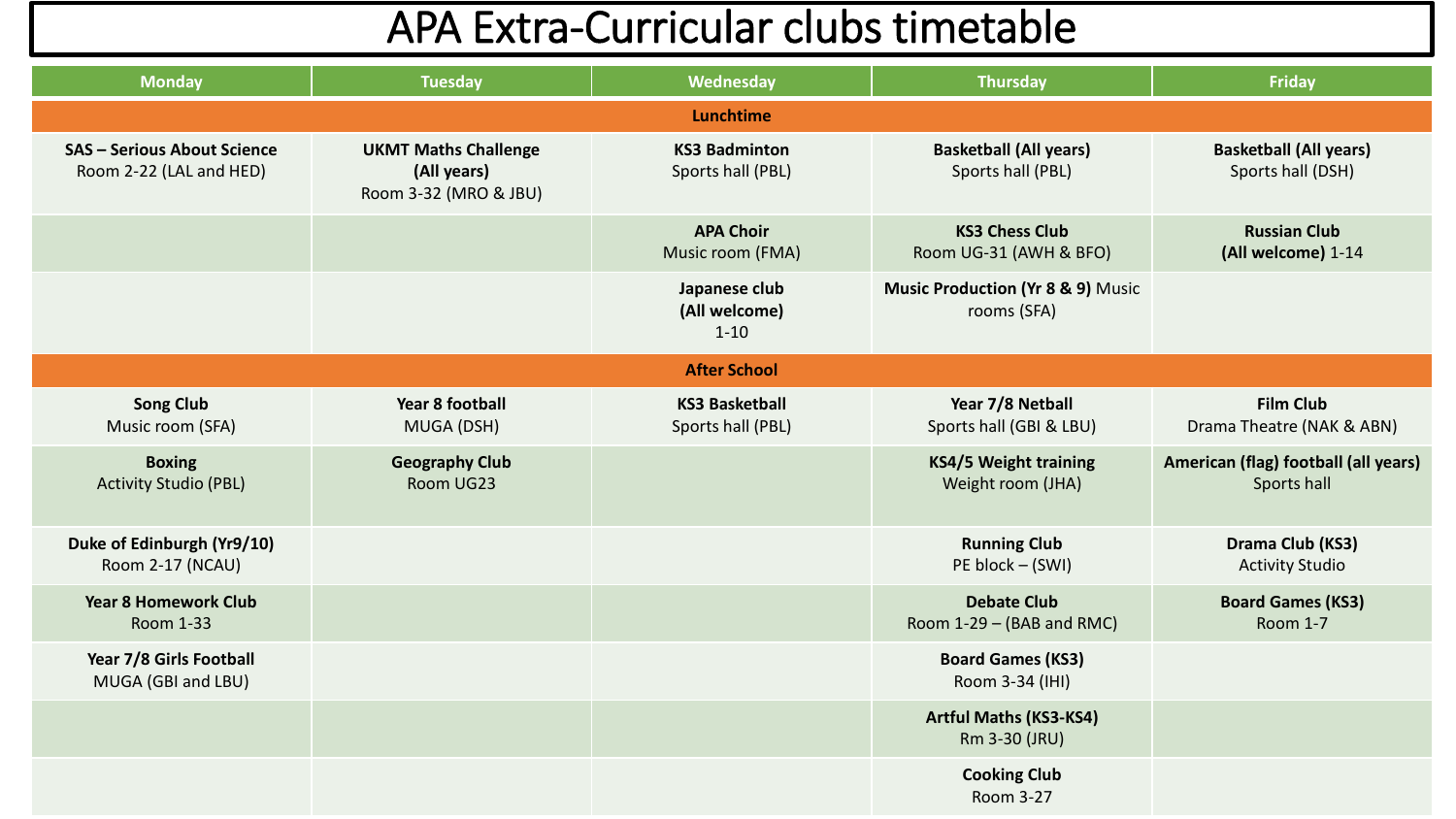

# Clubs for year 9